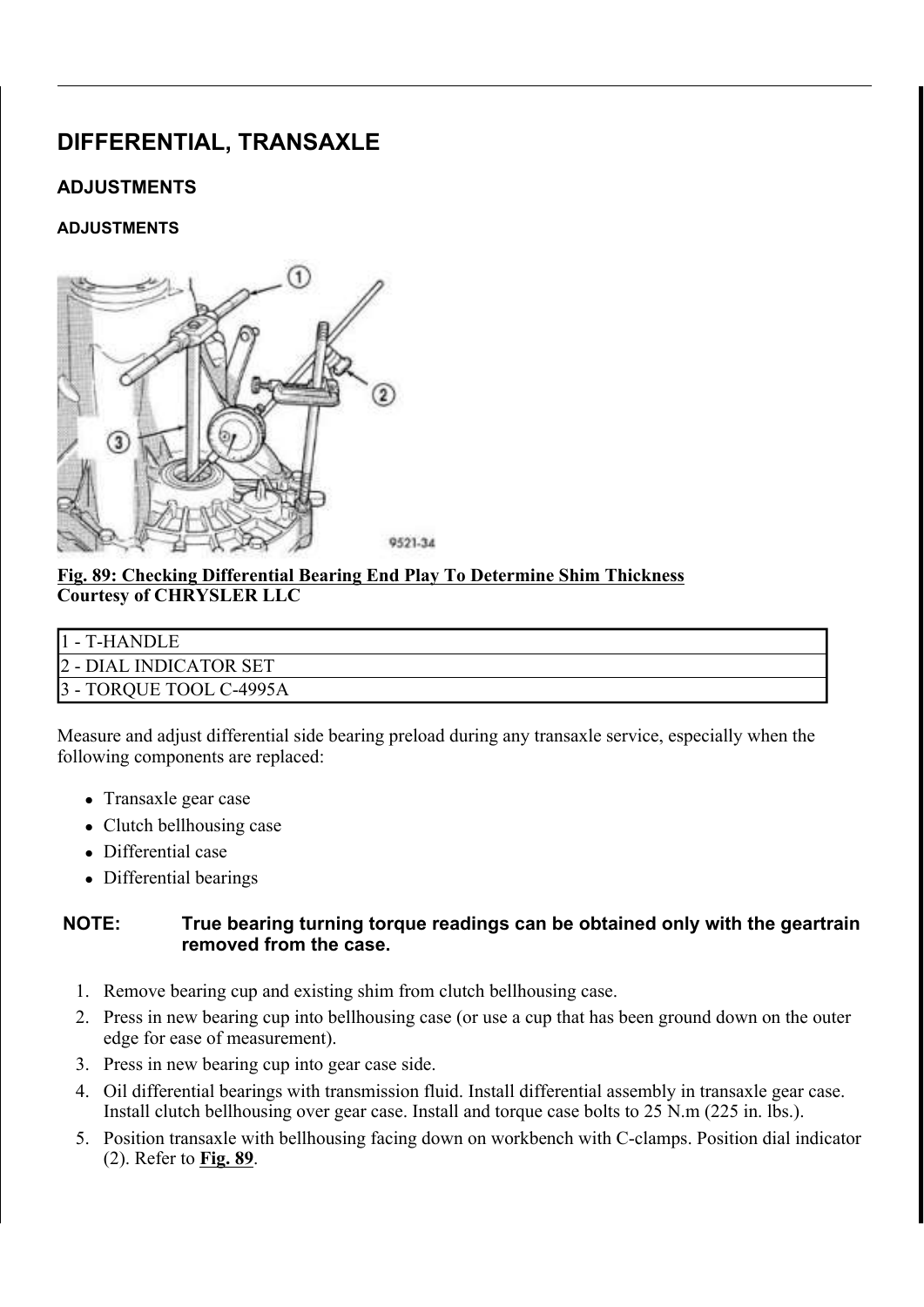### NOTE: Indicator is set up as shown for illustrative purposes only. Indicator must be parallel to T-Handle to obtain the most accurate reading.

6. Apply a medium load to differential with Torque Tool (special tool #C-4995A, Tool, Differential Bearing Torque) (3) and a T-handle (1), in the downward direction. Roll differential assembly back and forth a number of times. This will settle the bearings. Zero the dial indicator (2). To obtain end play readings, apply a medium load in an upward direction while rolling differential assembly back and forth. Record end play.



Fig. 90: Checking Differential Bearing Turning Torque Courtesy of CHRYSLER LLC

| l - INCH-<br>?OUND |
|--------------------|
| TORQUE             |
| WRENCH             |
|                    |
| <b>TORQUE</b>      |
| TOOL C-            |
| 4995A              |

- 7. The shim required for proper bearing preload is the total of end play, plus (constant) preload of 0.18 mm (0.007 in.). Never combine shims to obtain the required preload.
- 8. Remove case bolts. Remove clutch bellhousing differential bearing cup. Install shim(s) selected in7. Then press the bearing cup into clutch bellhousing.
- 9. Install clutch bellhousing. Install and tighten case bolts to 25 N.m (225 in. lbs.).
- 10. Using Torque Tool (special tool #C-4995A, Tool, Differential Bearing Torque) (2) and an inch-pound torque wrenched (1) check turning torque of the differential assembly. Refer to Fig. 90. The turning torque should be 6 to 12 in. lbs. If the turning torque is too high, install a 0.05 mm (0.002 inch) thinner shim. If the turning torque is too low, install a 0.05mm (0.002 inch) thicker shim.
- 11. Recheck turning torque. Repeat until the proper turning torque is obtained. Refer to 10.

# DISASSEMBLY

#### DISASSEMBLY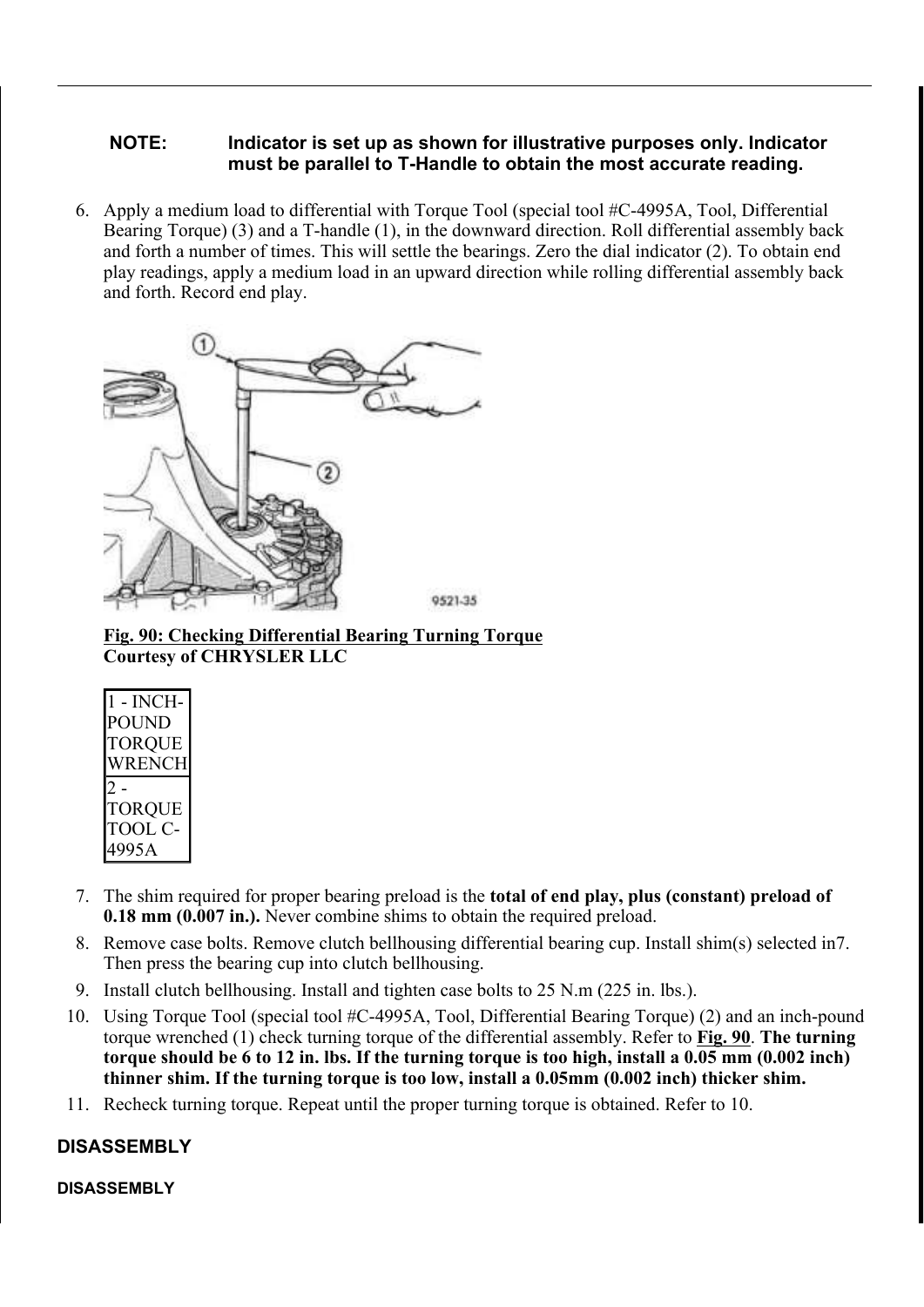

#### Fig. 91: Removing Differential Bearing Cone From Diff. Case Side Courtesy of CHRYSLER LLC

- 1 PULLER PRESS C-293-PA
- 2 ADAPTOR C-4996

3 - ADAPTOR BLOCKS C-293-45

4 - DIFFERENTIAL CASE

1. Remove differential bearing cones (ring gear and differential case side) using Puller (special tool #C-293-PA, Puller, Press) (1), Adapter Blocks (special tool #C-293-45, Block Set, Puller) (3), and Adaptor (special tool  $\#C-4996$ , Adapter, Plug) (2). Refer to Fig. 91. If all wheel drive use Puller (special tool #C-293-PA, Puller, Press), four (special tool #C-293-37, Block Set, Puller) Inserts and Press Insert (special tool #9678, Press Plug) to remove the large carrier bearing.



81146530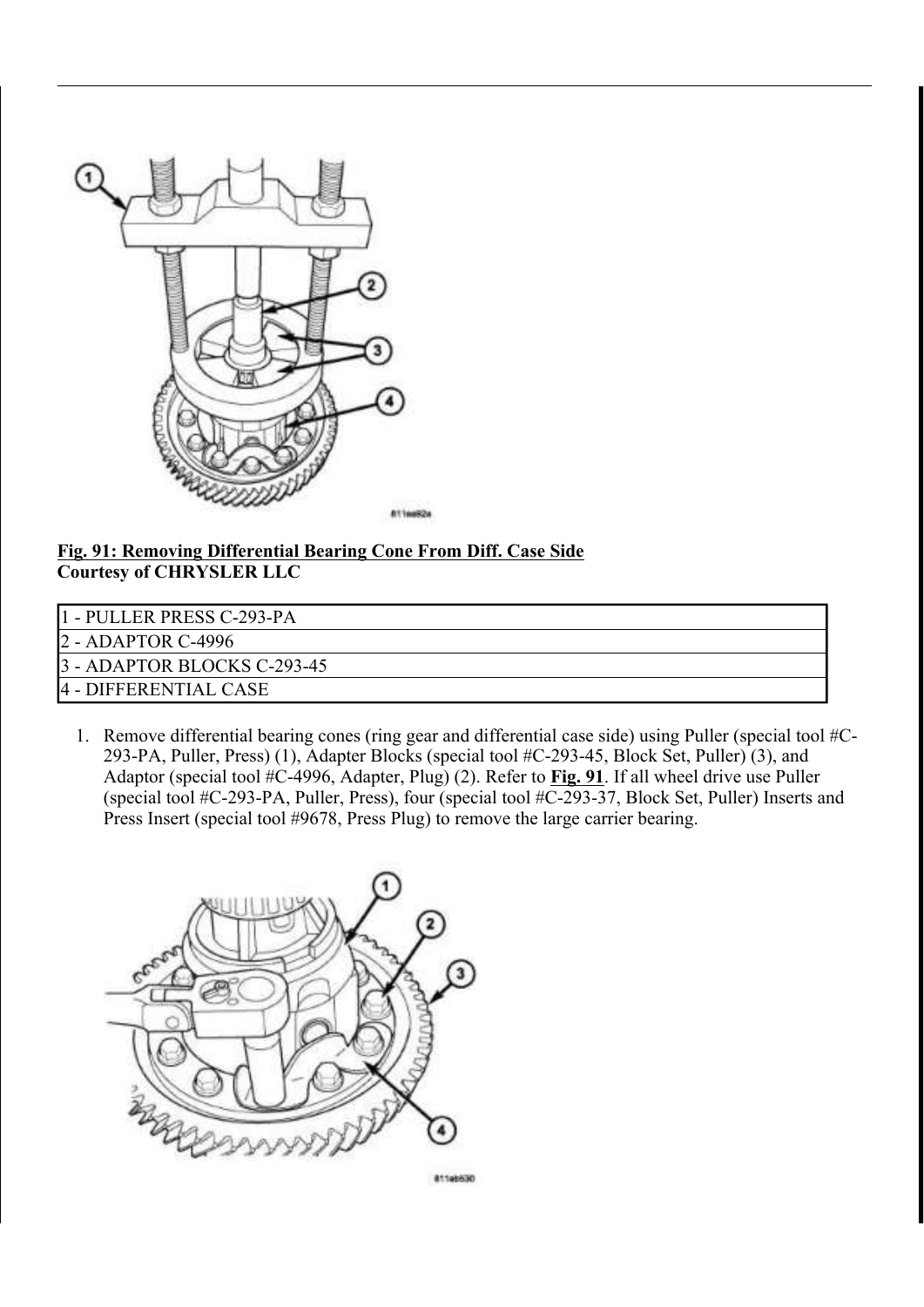#### Fig. 92: Differential Ring Gear-to-case Bolts Courtesy of CHRYSLER LLC

| I1 - DIFFERENTIAL CASE        |
|-------------------------------|
| $2 - BOLT(12)$                |
| 3 - RING GEAR                 |
| 4 - PINION SHAFT RETAINER (2) |

2. Remove the bolts holding the pinion shaft retainer (4) and the ring gear (3) to the differential case (1).



Fig. 93: Differential Support Plate Courtesy of CHRYSLER LLC

| 11 - DIFFERENTIAL SUPPORT PLATE |  |
|---------------------------------|--|
| 2 - DIFFERENTIAL CASE           |  |

3. Separate differential support (1) from case (2).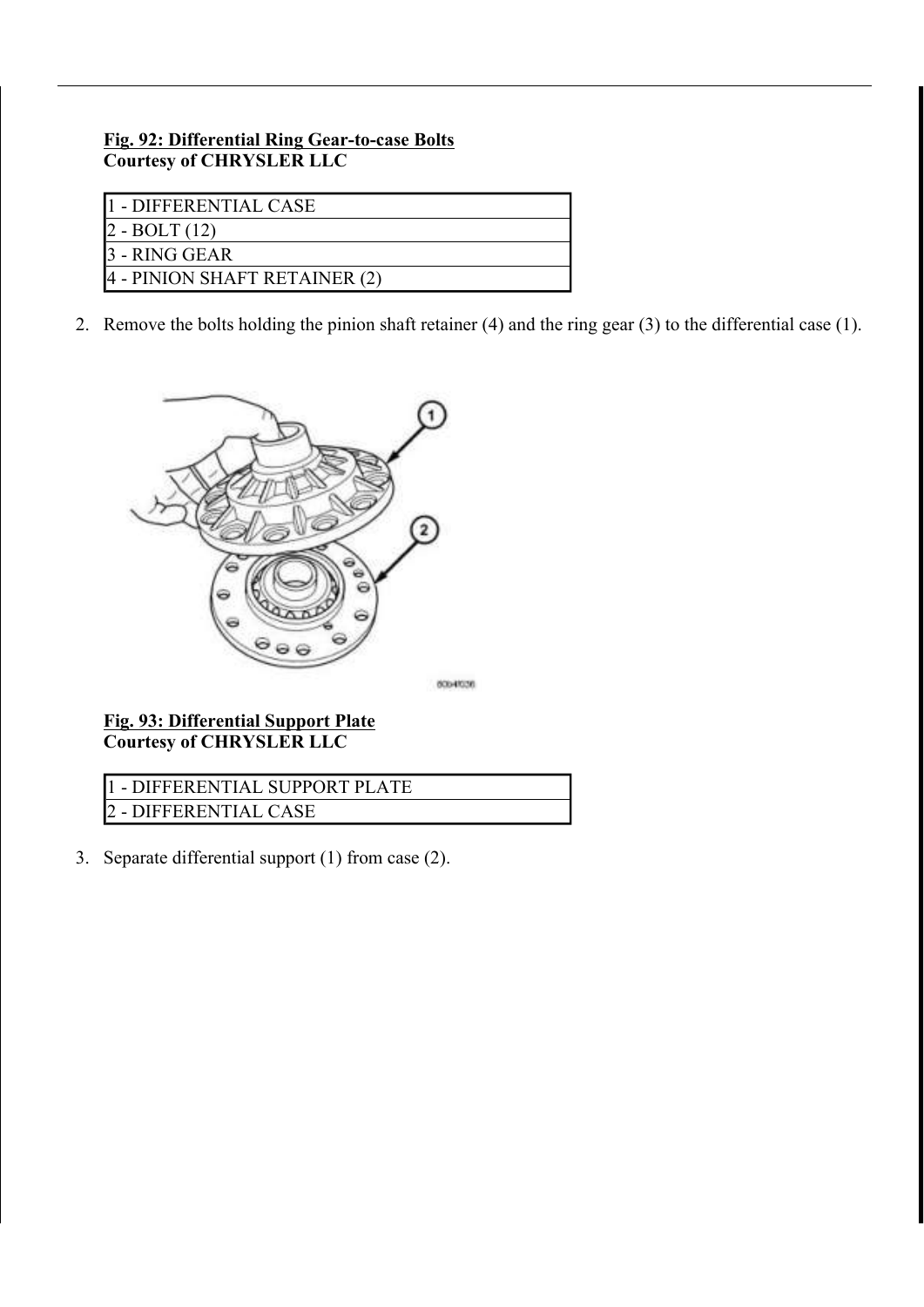

#### Fig. 94: Side Gear Thrust Washer Courtesy of CHRYSLER LLC

# 1 - SIDE GEAR THRUST WASHER 2 - DIFFERENTIAL SIDE GEAR

- 4. Remove the side gear thrust washer (1).
- 5. Remove side gear (2).



80b4f0bc

### Fig. 95: Long Pinion Shaft Courtesy of CHRYSLER LLC

## 1 - PINION SHAFT (LONG)

6. Remove pinion shaft (1).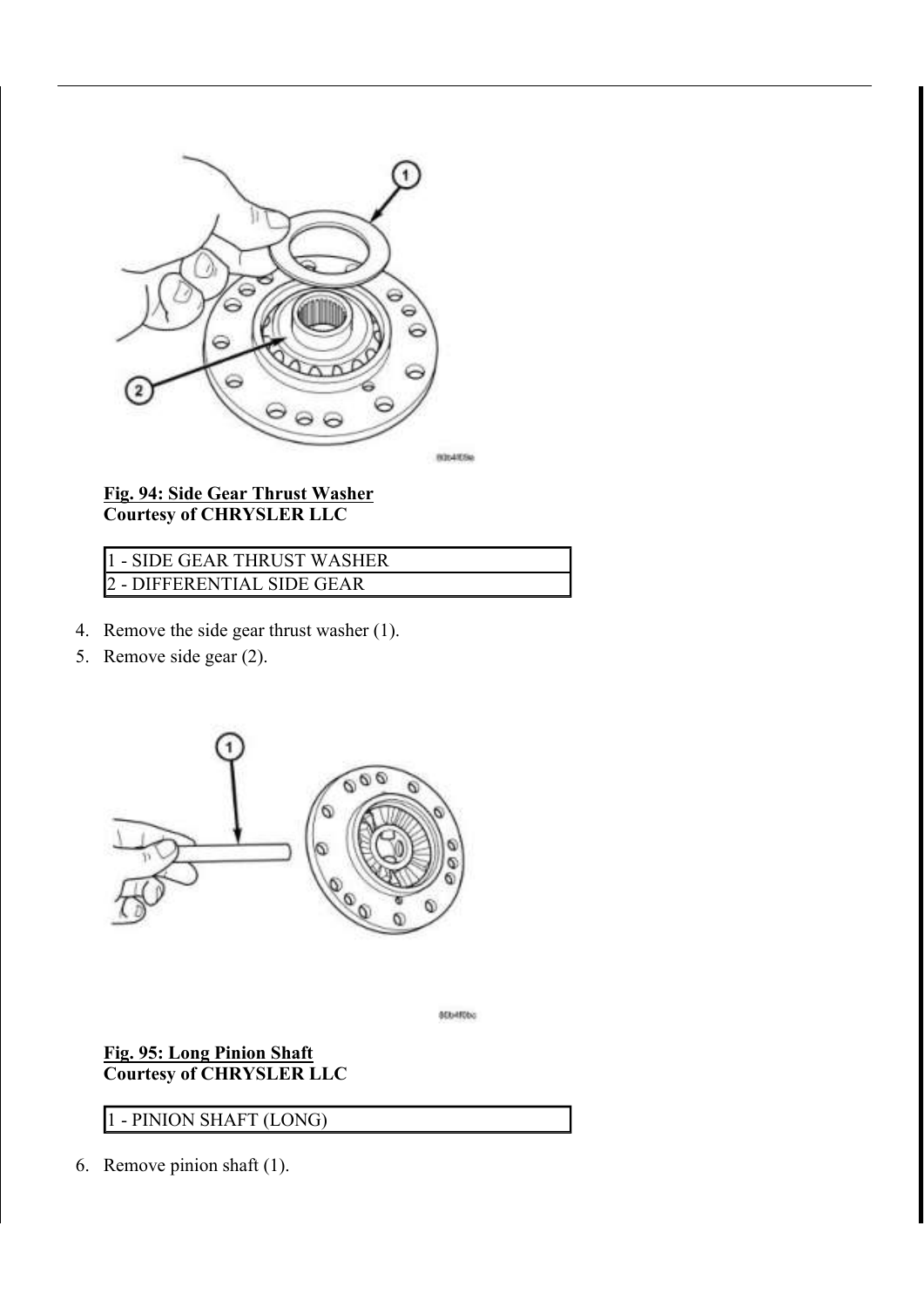

Fig. 96: Pinion Gear And Thrust Washer Courtesy of CHRYSLER LLC

1 - THRUST WASHER (4) 2 - PINION GEAR (4)

7. Remove pinion gear (2) and thrust washers (1).



### Fig. 97: Differential Side Gear Courtesy of CHRYSLER LLC

1 - DIFFERENTIAL SIDE GEAR

8. Remove side gear (1).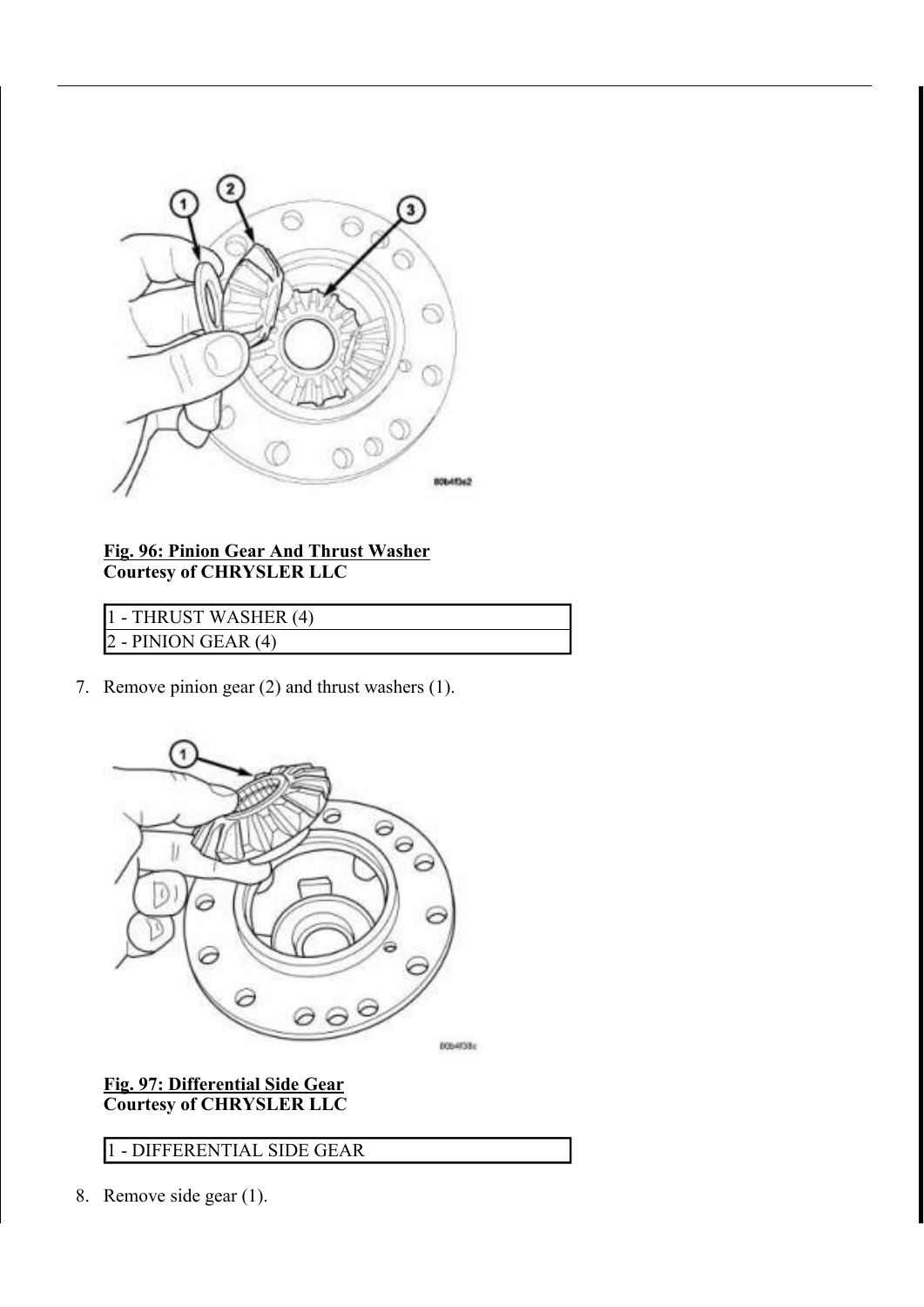

Fig. 98: Side Gear Thrust Washer Courtesy of CHRYSLER LLC

1 - SIDE GEAR THRUST WASHER

9. Remove the side gears thrust washer (1).

# ASSEMBLY

ASSEMBLY



Fig. 99: Side Gear Thrust Washer Courtesy of CHRYSLER LLC

# 1 - SIDE GEAR THRUST WASHER

1. Install side gear thrust washer (1) into case.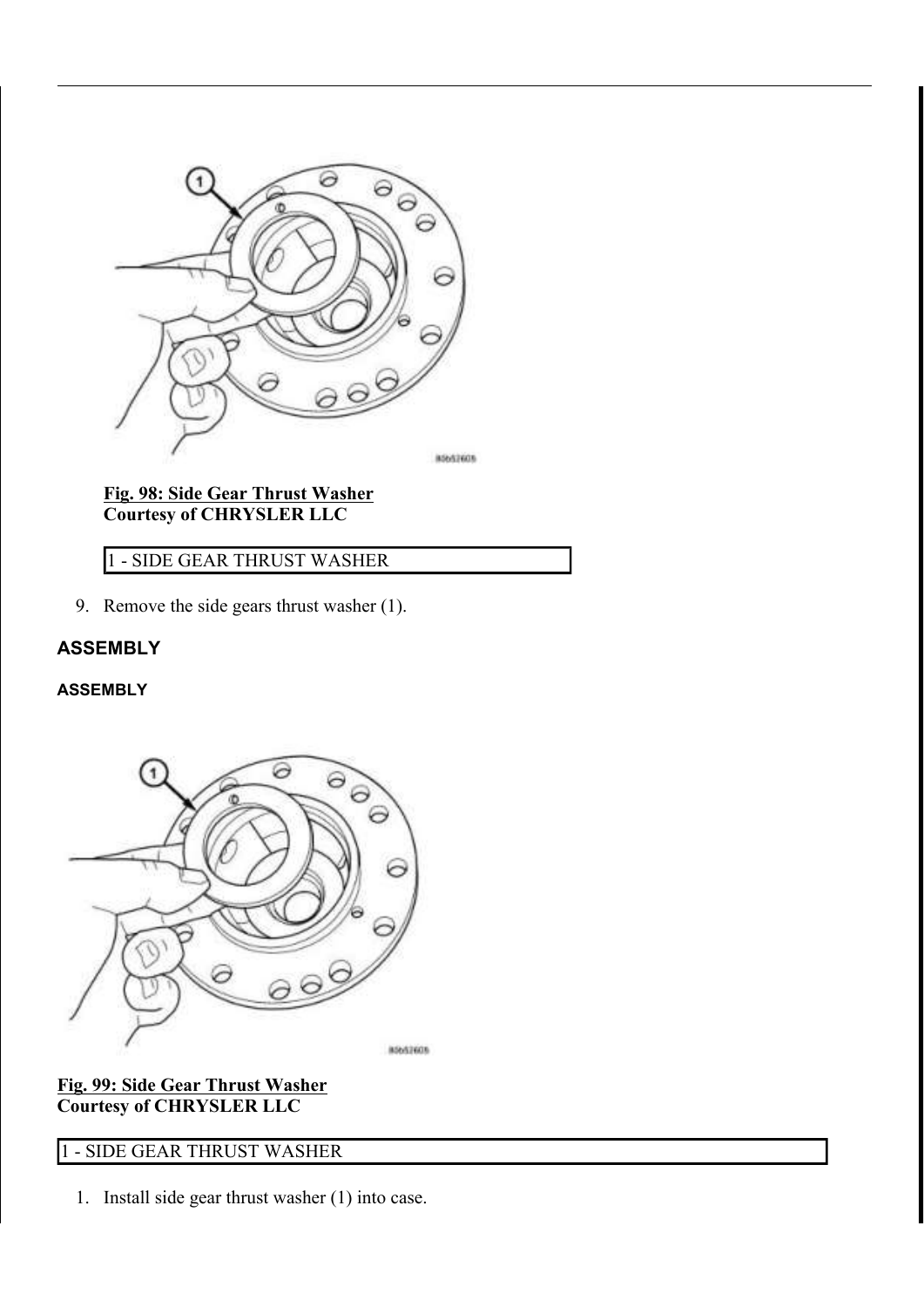

#### Fig. 100: Differential Side Gear Courtesy of CHRYSLER LLC

# 1 - DIFFERENTIAL SIDE GEAR

2. Install side gear (1).



### Fig. 101: Pinion Gear And Thrust Washer Courtesy of CHRYSLER LLC

| 11 - THRUST WASHER (4)      |  |
|-----------------------------|--|
| $\vert$ 2 - PINION GEAR (4) |  |

3. Install pinion gear (2) and thrust washer (1) into case.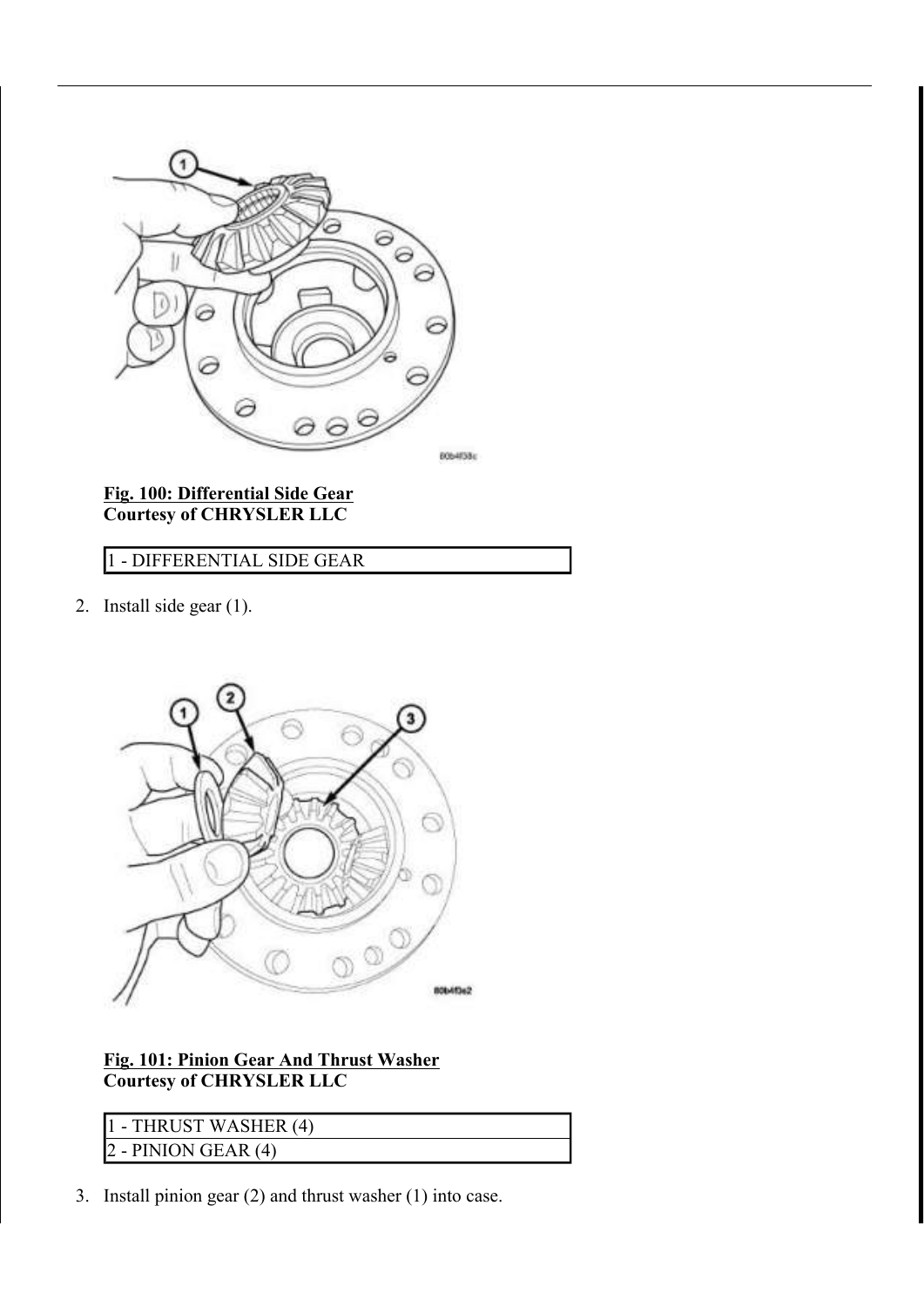

acoerdoo

#### Fig. 102: Long Pinion Shaft Courtesy of CHRYSLER LLC

# 1 - PINION SHAFT (LONG)

4. Install pinion shaft (1) .



## Fig. 103: Side Gear Thrust Washer Courtesy of CHRYSLER LLC

1 - SIDE GEAR THRUST WASHER 2 - DIFFERENTIAL SIDE GEAR

5. Install the side gear (2) and the thrust washer (1).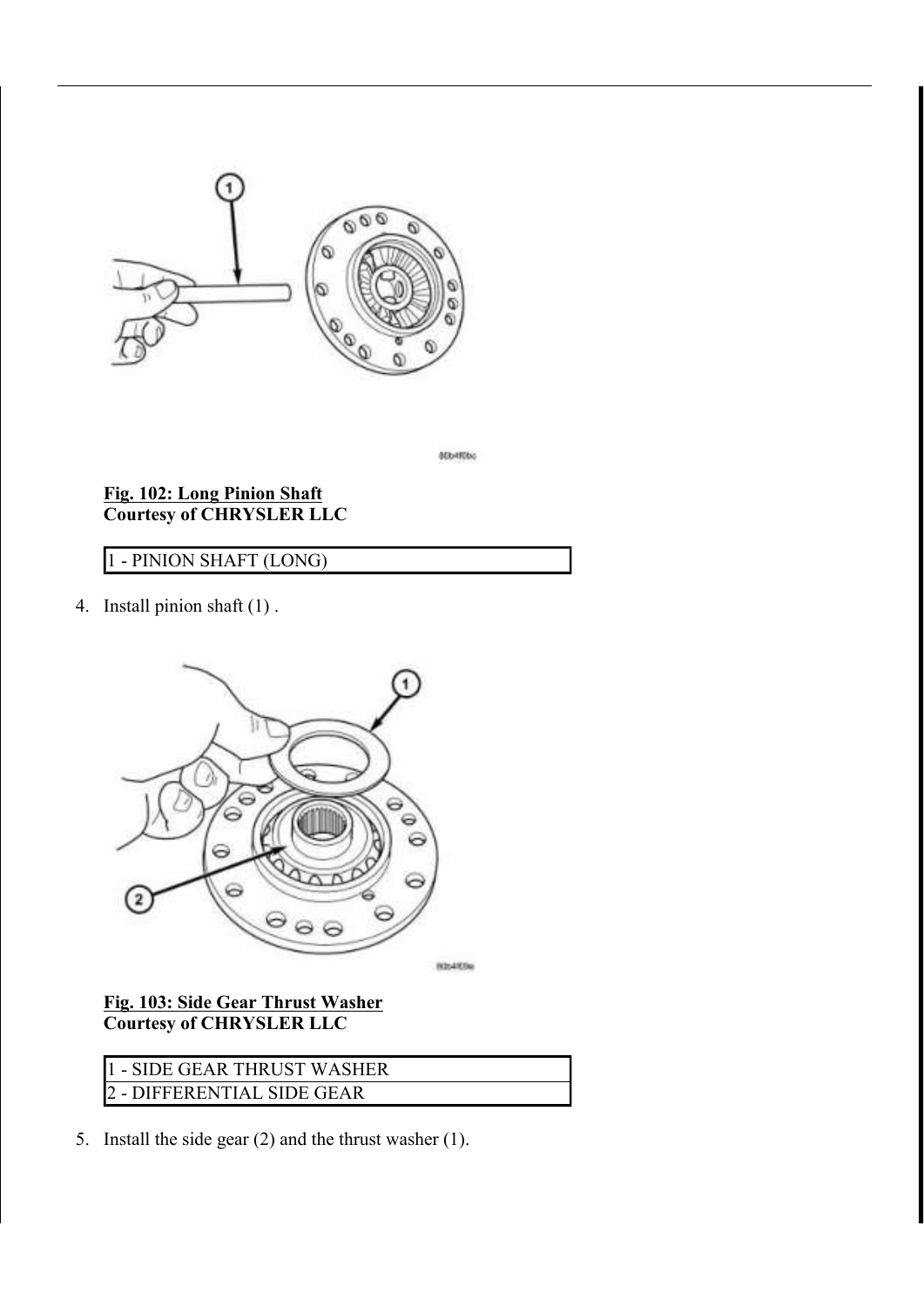

#### Fig. 104: Differential Support Plate Courtesy of CHRYSLER LLC

1 - DIFFERENTIAL SUPPORT PLATE 2 - DIFFERENTIAL CASE

6. Install differential support (1) onto case (2).



81146530

### Fig. 105: Differential Ring Gear-to-case Bolts Courtesy of CHRYSLER LLC

| 11 - DIFFERENTIAL CASE        |
|-------------------------------|
| $ 2 - BOLT(12) $              |
| 13 - RING GEAR                |
| 4 - PINION SHAFT RETAINER (2) |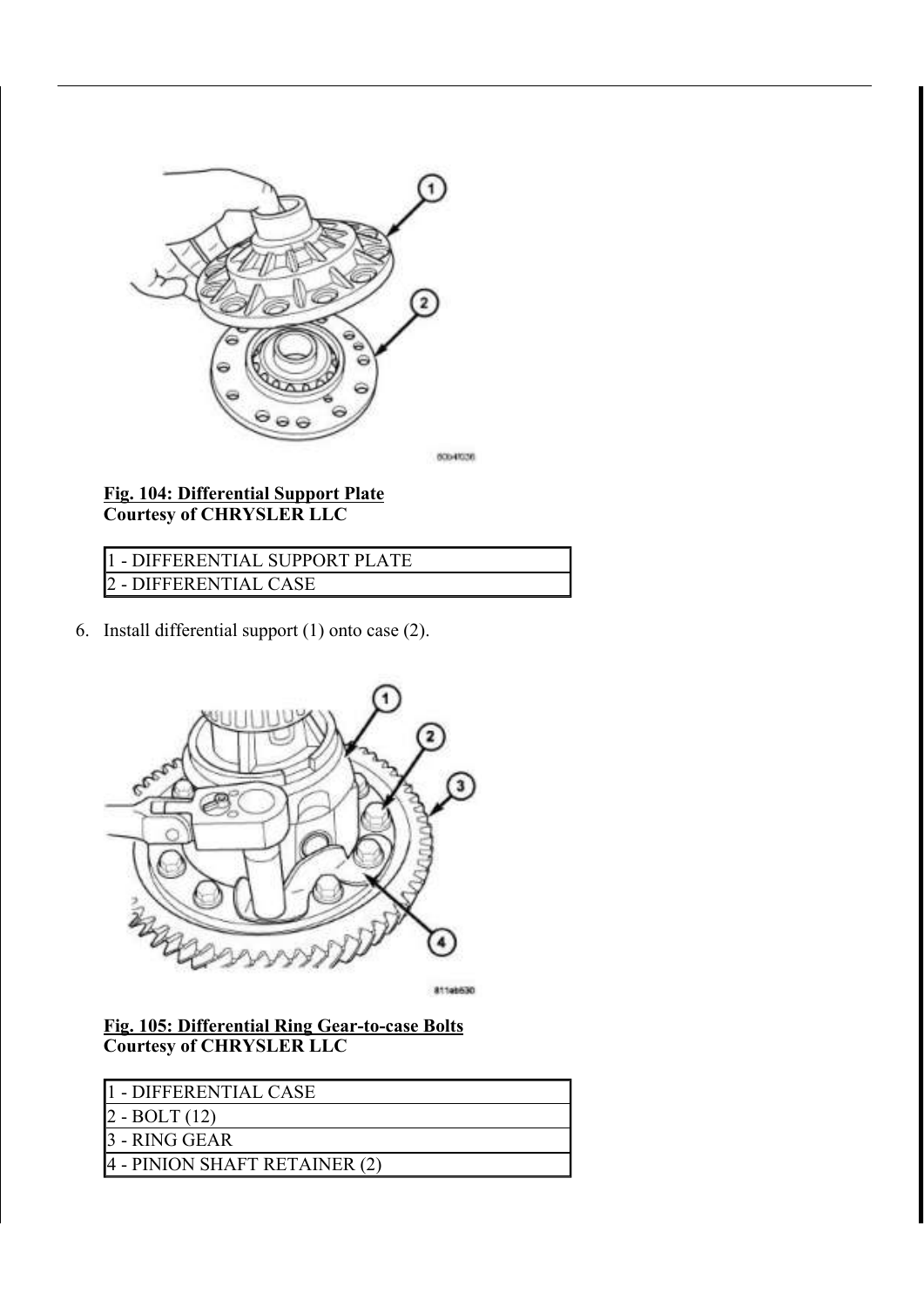7. Install pinion shaft retainer along with NEW ring gear-to-case bolts (2) tighten bolts to 95 N.m (70 ft. lbs.).



Fig. 106: Install Differential Bearing Cone To Ring Gear Side Courtesy of CHRYSLER LLC

- 1 ARBOR PRESS RAM 2 - BEARING CONE 3 - HANDLE C-4171
- 4 INSTALLER L-4410
- 5 DIFFERENTIAL ASSEMBLY
- 8. Using an arbor press (1), Handle (special tool #C-4171, Driver Handle, Universal) (3), and Installer (special tool #L-4410, Installer, Bearing) (4), install differential side bearing to ring gear side. Refer to Fig. 106.